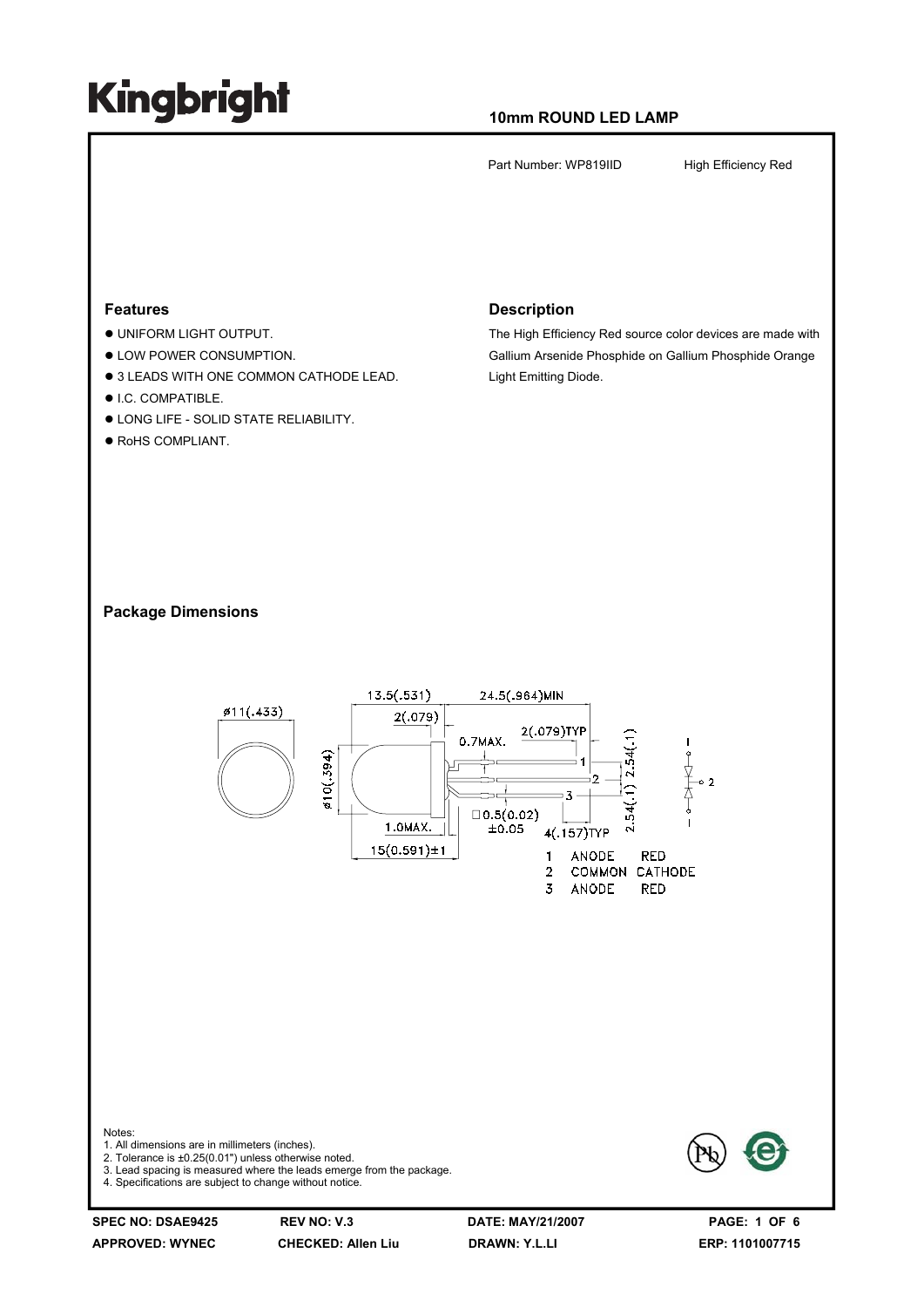#### **Selection Guide** Part No. **A CONFIDENT CONSUMINGLY** Dice **Lens Type Iv (mcd) [2] @ 20mA Viewing Angle [1] Min. Typ. 2θ1/2** WP819IID High Efficiency Red (GaAsP/GaP) RED DIFFUSED  $36$  80 High Efficiency Red (GaAsP/GaP) 26 80 50°

Notes:

1. θ1/2 is the angle from optical centerline where the luminous intensity is 1/2 the optical centerline value.

2. Luminous intensity/ luminous Flux: +/-15%.

#### **Electrical / Optical Characteristics at TA=25°C**

| Symbol              | <b>Parameter</b>         | <b>Device</b>              | Typ. | Max. | <b>Units</b> | <b>Test Conditions</b> |
|---------------------|--------------------------|----------------------------|------|------|--------------|------------------------|
| λpeak               | Peak Wavelength          | High Efficiency Red        | 627  |      | nm           | $IF=20mA$              |
| <b>AD [1]</b>       | Dominant Wavelength      | High Efficiency Red        | 625  |      | nm           | $IF=20mA$              |
| $\Delta\lambda$ 1/2 | Spectral Line Half-width | High Efficiency Red        | 45   |      | nm           | $IF=20mA$              |
| С                   | Capacitance              | High Efficiency Red        | 15   |      | pF           | $V_F = 0V$ : f = 1 MHz |
| VF [2]              | <b>Forward Voltage</b>   | High Efficiency Red        | 2    | 2.5  | v            | $IF=20mA$              |
| lR                  | <b>Reverse Current</b>   | <b>High Efficiency Red</b> |      | 10   | uA           | $V_R = 5V$             |

Notes:

1.Wavelength: +/-1nm.

2. Forward Voltage: +/-0.1V.

#### **Absolute Maximum Ratings at TA=25°C**

| <b>Parameter</b>              | <b>High Efficiency Red</b>           | <b>Units</b> |  |  |
|-------------------------------|--------------------------------------|--------------|--|--|
| Power dissipation             | 75                                   | mW           |  |  |
| DC Forward Current            | 30                                   | mA           |  |  |
| Peak Forward Current [1]      | 160                                  | mA           |  |  |
| <b>Reverse Voltage</b>        | 5                                    | V            |  |  |
| Operating/Storage Temperature | -40 $^{\circ}$ C To +85 $^{\circ}$ C |              |  |  |
| Lead Solder Temperature [2]   | 260°C For 3 Seconds                  |              |  |  |
| Lead Solder Temperature [3]   | 260°C For 5 Seconds                  |              |  |  |

Notes:

1. 1/10 Duty Cycle, 0.1ms Pulse Width.

2. 2mm below package base.

3. 5mm below package base.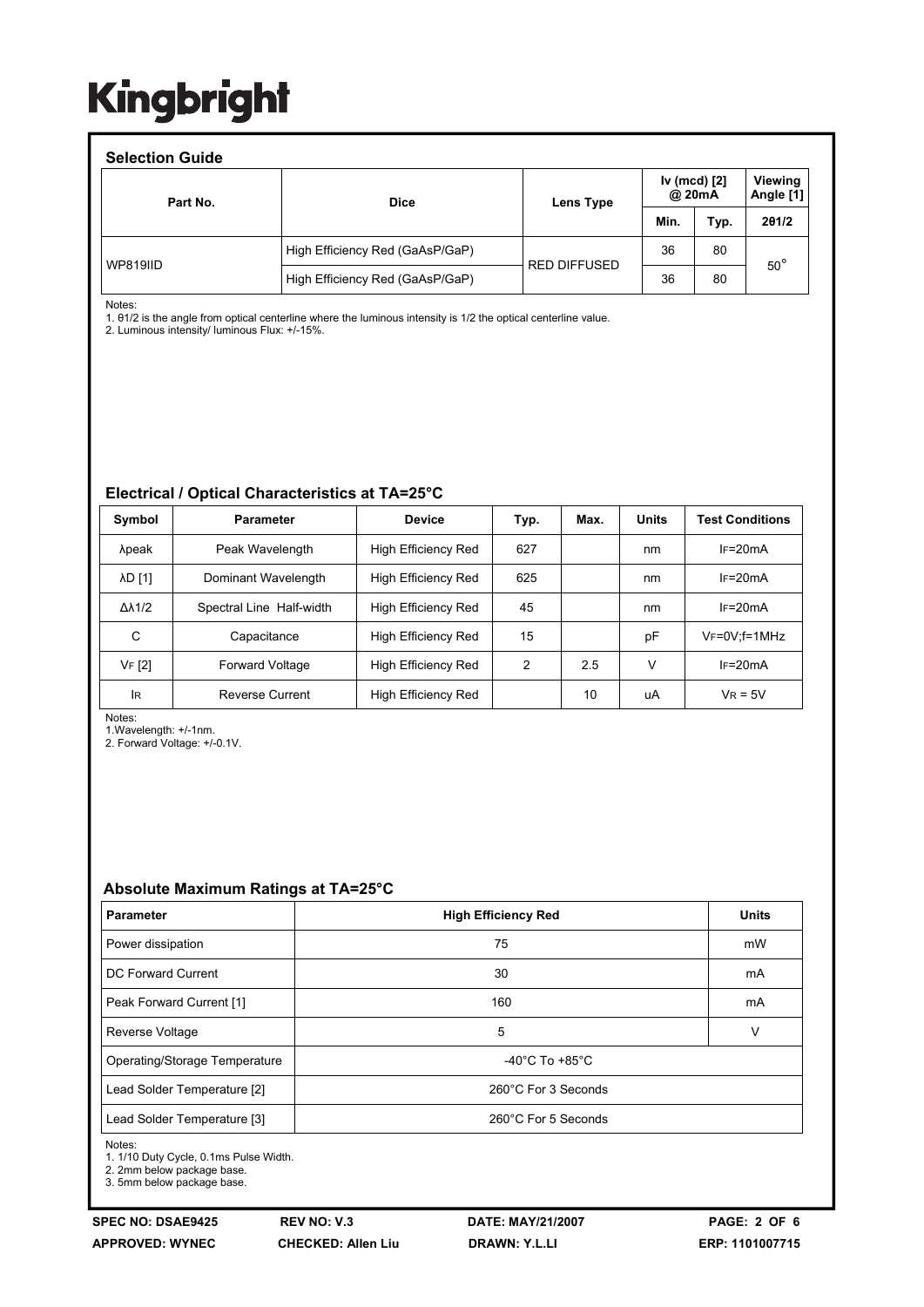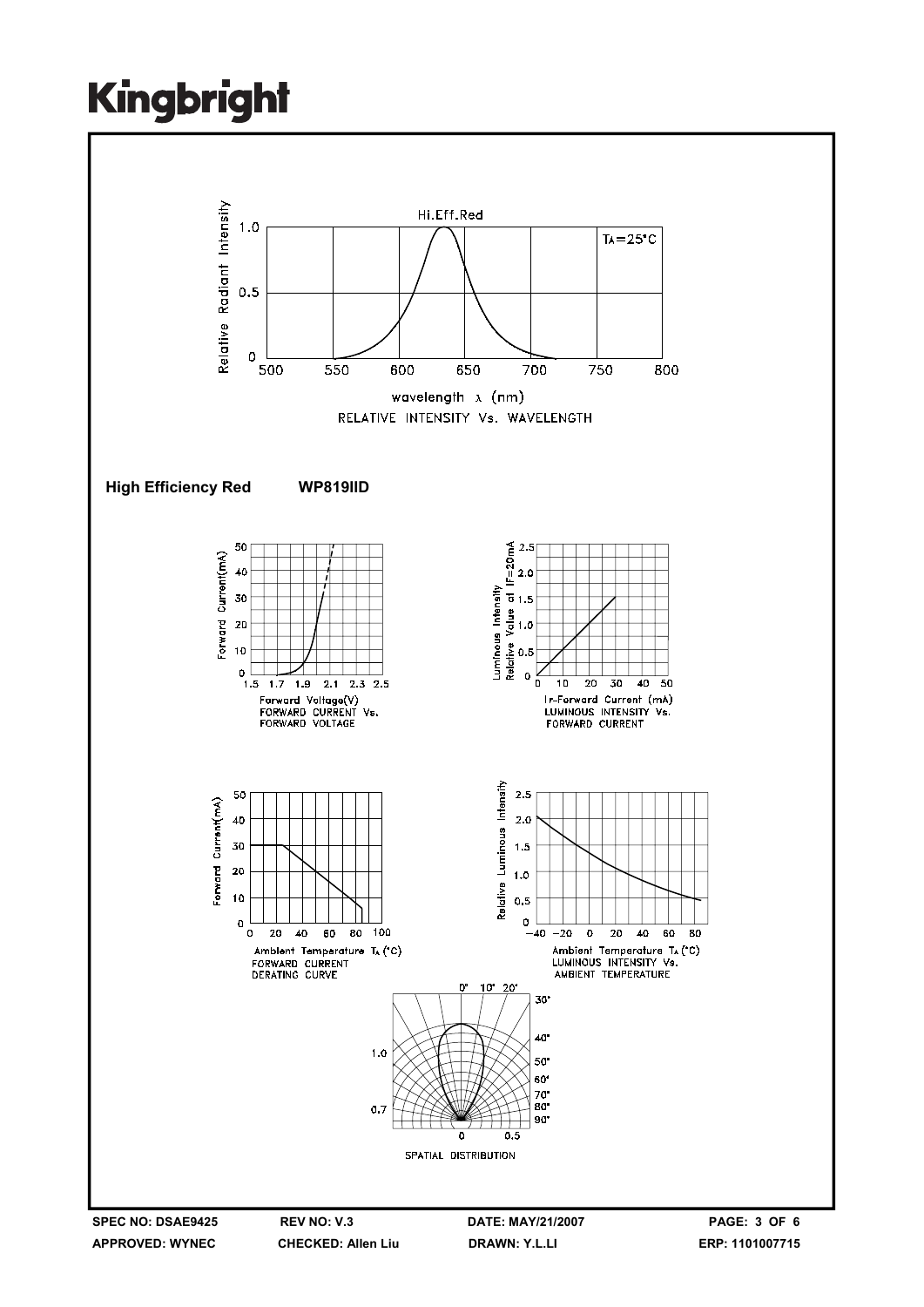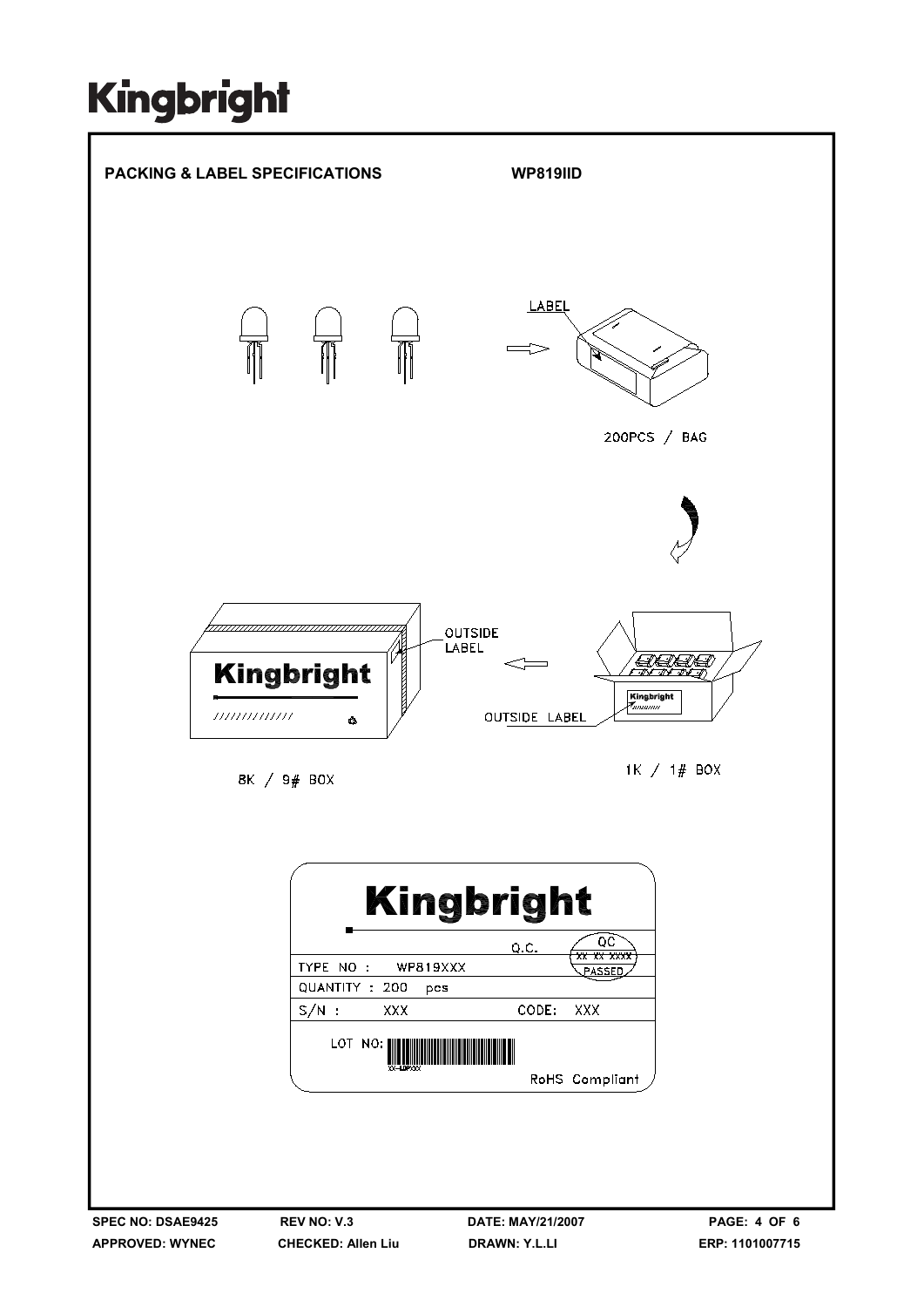### **IFD MOUNTING METHOD**

1. The lead pitch of the LED must match the pitch of the mounting holes on the PCB during component placement. Lead-forming may be required to insure the lead pitch matches the hole pitch. Refer to the figure below for proper lead forming procedures.  $(Fiq. 1)$ 



" ( )" Correct mounting method  $" \times"$  Incorrect mounting method Note 1-2 : Do not route PCB trace in the contact area between the leadframe and the PCB to prevent short-circuits.

2. When soldering wire to the LED, use individual heat-shrink tubing to insulate the exposed leads to prevent accidental contact short-circuit.  $(Fiq. 2)$ 



3. Use stand-offs (Fig. 3) or spacers (Fig. 4) to securely position the LED above the PCB.



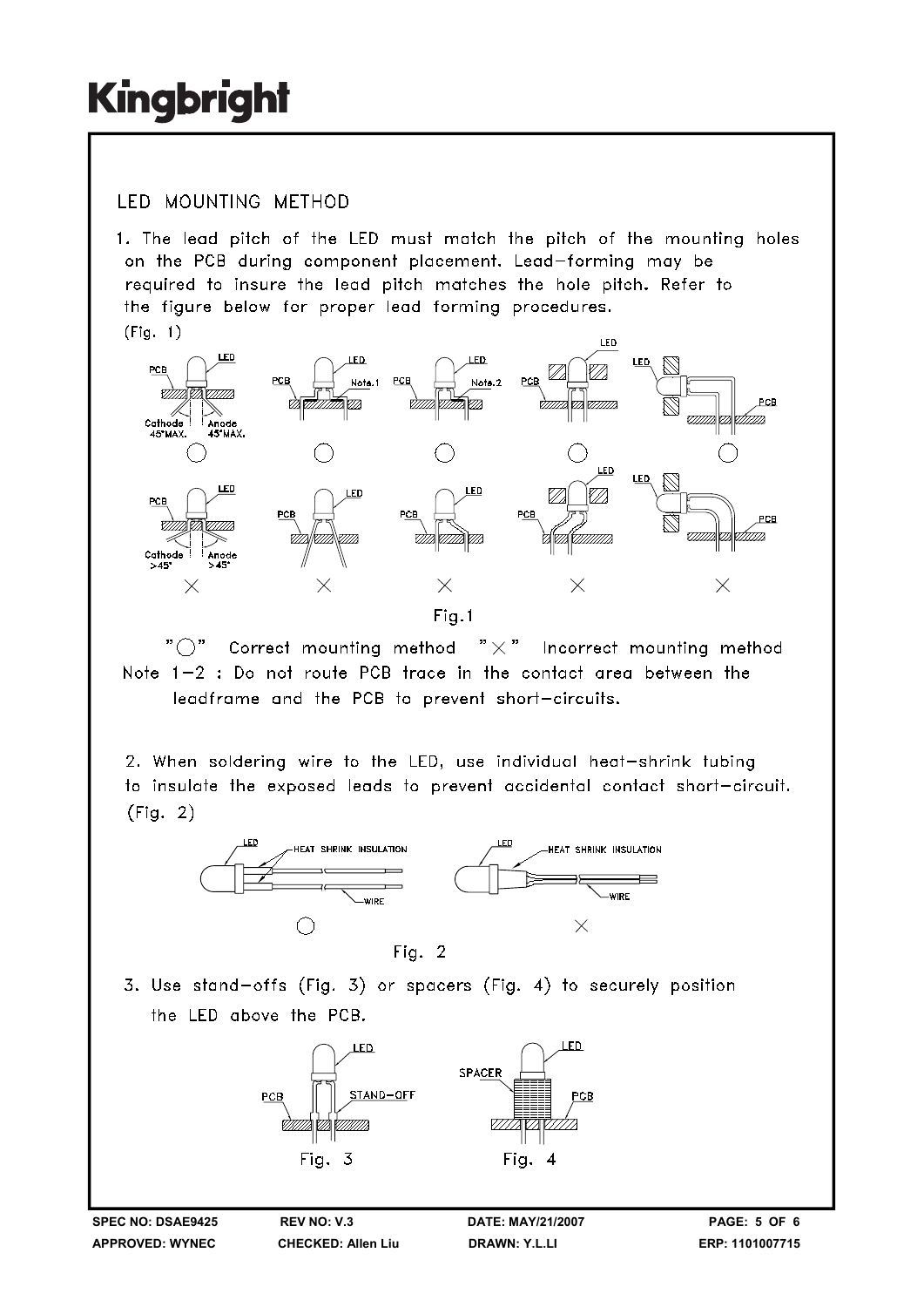### LEAD FORMING PROCEDURES

1. Maintain a minimum of 2mm clearance between the base of the LED lens and the first lead bend. (Fig. 5 and 6)



- 2. Lead forming or bending must be performed before soldering, never during or after Soldering.
- 3. Do not stress the LED lens during lead-forming in order to fractures in the lens epoxy and damage the internal structures.
- 4. During lead forming, use tools or jigs to hold the leads securely so that the bending force will not be transmitted to the LED lens and its internal structures. Do not perform lead forming once the component has been mounted onto the PCB. (Fig. 7)
- 5. Do not bend the leads more than twice. (Fig. 8)



6. After soldering or other high-temperature assembly, allow the LED to cool down to 50°C before applying outside force (Fig. 9). In general, avoid placing excess force on the LED to avoid damage. For any questions please consult with Kingbright representative for proper handling procedures.